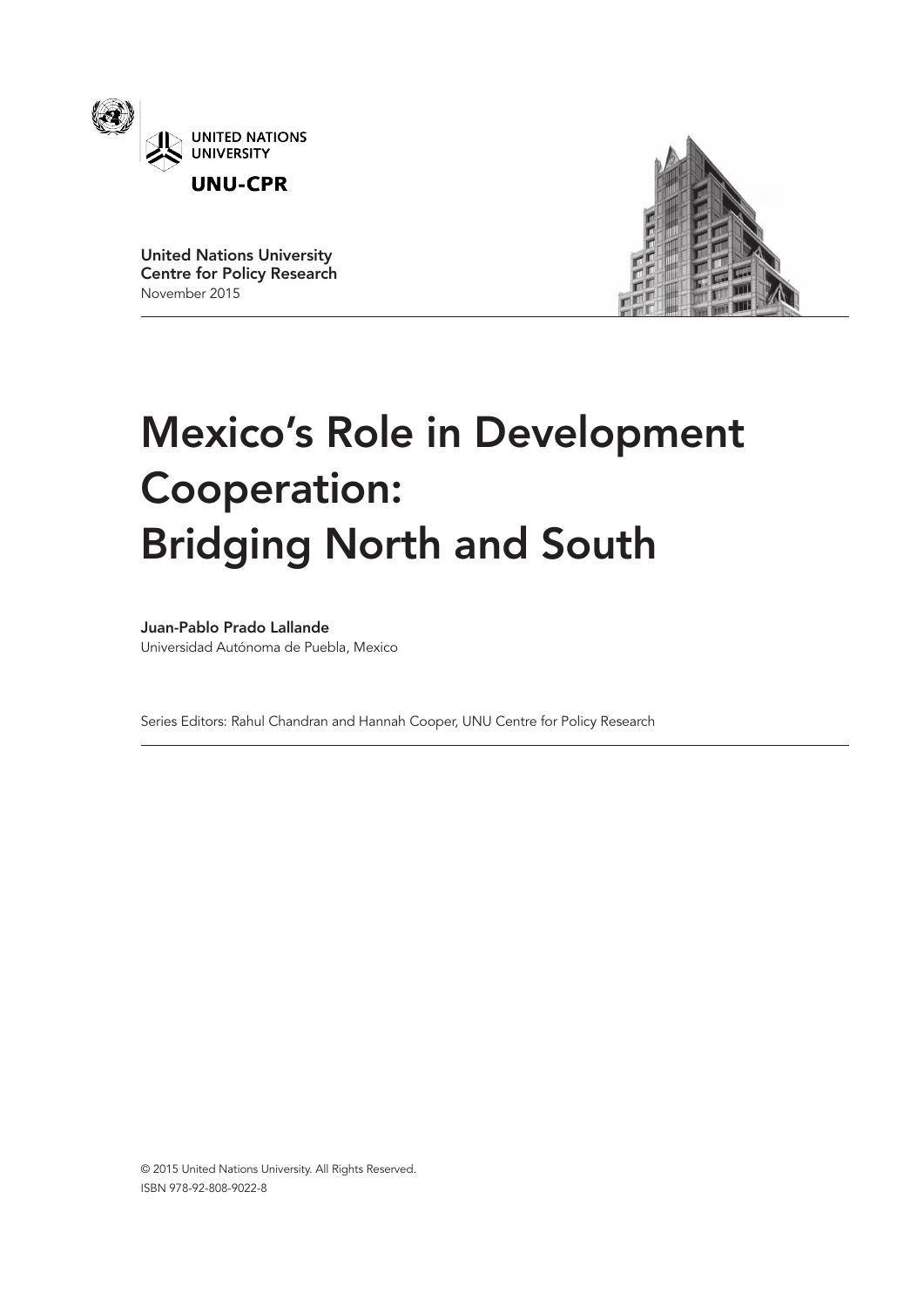#### Introduction

For decades, and especially in recent years, emerging countries have practiced South-South Cooperation (SSC) on an increasingly frequent basis. The impact of SSC on the global development agenda is growing. This brings to the fore the question of how to create political dialogue and collaboration between emerging SSC practitioners and traditional – often northern – donors and their institutions, in order to establish a more cohesive development strategy.

The main focus of this paper is to analyze how Mexico, a country whose geographical affiliations are shared between North and Latin America, can serve as a bridge between North and South, facilitating communication and agreements between both hemispheres in order to improve the governance of international development cooperation.

In this regard, the UN can play an important role in supporting Mexico's efforts to establish innovative, permanent, and even institutionalized mechanisms for coordination and partnership between North-South and South-South Cooperation models. These initiatives could serve to improve both development cooperation and SSC governance in order to strengthen the current development agenda, as guided by the Global Goals for Sustainable Development.

# National context: An overview of Mexican development cooperation

Mexico is an emerging country that finds itself positioned in geostrategic terms as both a North American and Latin American country. Its development cooperation is, historically, an activity that aims to complement national capacities in terms of internal development, in light of Mexico's status as a recipient country of development assistance. According to the OECD, in 2012 Official Development Assistance (ODA) to Mexico was US \$417 million and reached, in 2013, \$561 million, with Mexico ranking 6<sup>th</sup> amongst Latin American and Caribbean recipient countries.<sup>1</sup>

Given its own capacities to undertake development cooperation, and the political will to implement such actions, SSC has been consistently practiced by Mexico since the 1980s, and is key to bolstering Mexico's presence abroad. Mexico often emphasizes the importance it gives to its international commitments by pointing out that it is ranked as the tenth highest core contributor to the UN, and the main contributor amongst Latin

American and Caribbean countries.<sup>2</sup> As is the case in other emerging countries (and indeed in northern countries), Mexican international cooperation is a normative activity and a cornerstone of its foreign policy, as outlined in the Mexican Constitution since 1988.

In 2011, in an attempt to better regulate development cooperation, Mexico introduced legislation and a new framework which attempted to provide greater capacity for achieving foreign policy and development objectives. This new law proposed the furthering of Mexican interests in line with the needs of international partners by means of cooperation activities, with the aim of more emphatically contributing to the regional and global development agenda, as well as to domestic goals.3

To achieve such objectives, the law established the creation of several initiatives and bodies which addressed five key areas. The administrative pillar took the form of the Mexican International Development Cooperation Agency (Agencia Mexicana de Cooperación Internacional para el Desarrollo, or AMEXCID); the Advisory Council took on the role of orchestration; the programming pillar was formed by the PROCID Program; the National Register and Information System (SIMEXCID) took on the role of statistical pillar; and the National International Development Cooperation Fund (FONCID) formed the financial pillar. For the first time in Mexico's history, such pillars constituted a "comprehensive national IDC [International Development Cooperation] system",<sup>4</sup> with its own unique structure.<sup>5</sup> Since 1951, Mexican IDC has been managed in various capacities by the Secretary for Foreign Affairs, through a mix of General Directorates, Under Secretaries, institutes, unities, government departments, and, since 2011, AM-EXCID.6

Mexican SSC is the product of a fusion of collaboration models from emerging countries, together with the propensity to apply selectively, gradually, and not always consistently, certain parameters for action promoted by the OECD.<sup>7</sup> This results in a particular model of development cooperation with two broad but distinctive features: the first being traditional tendencies, and the other being a more innovative approach. Given the hybrid structure of Mexican cooperation, these features result in notable similarities and differences in Mexico's approach to cooperation vis-à-vis the models of other emerging countries. Mexico aims to implement its own type of 'South-South' cooperation, which is based in part on the principles of SSC, but also draws on some of the norms that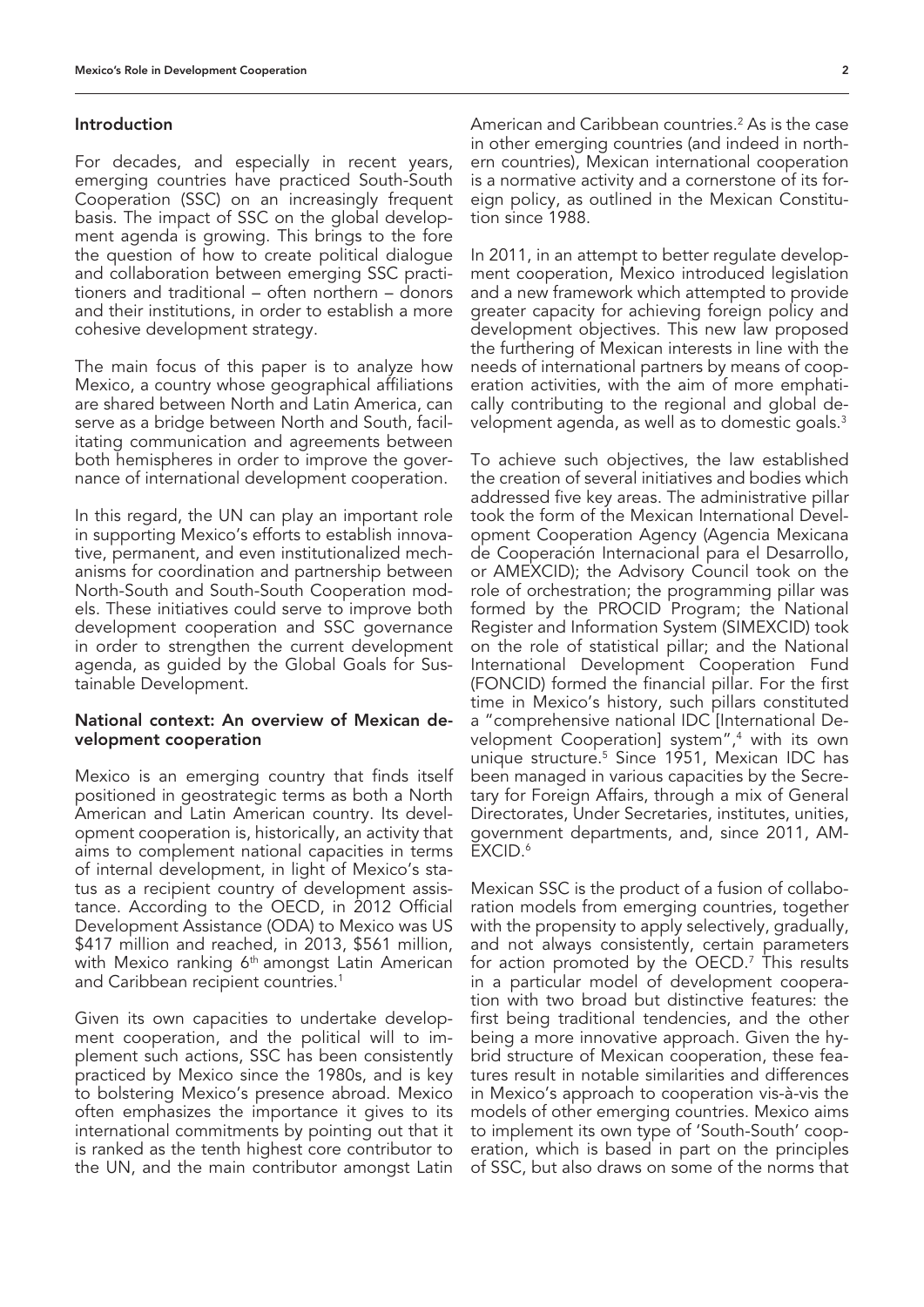guide North-South assistance.

This positions Mexico as a potential bridge between both approaches, where – without relinquishing its role as a developing country $8 - it$ attempts to establish dialogue and convergence (in terms of mutual adaptability) between North-South and SSC models. This could help foster better development governance, ensuring the identification and construction of a global development agenda with a greater capacity for meeting the challenges identified in the 2030 Agenda for Sustainable Development.9

## Mexico's selective application of OECD-DAC principles

Since its accession to the OECD in 1994, and especially in recent years, Mexican cooperation has gradually assumed some of the institutional traits promoted by the OECD Development Assistance Committee (DAC). The Mexican government aims to act pragmatically in adopting some DAC practices.

In this regard, and based on precepts specific to the Aid Effectiveness Agenda (to which Mexico is a subscriber), one characteristic of Mexican development cooperation, as set out in the aforementioned legislation, are the steps taken towards quantifying and publishing official figures on development assistance. Thus in a fashion similar to the DAC group – and unlike many other southern providers – Mexico has committed itself to measuring the resources that finance its SSC as a step towards better institutionalization and increased accountability of these activities.

Despite the selective application of this element of OECD-DAC donor practice, the prospect of Mexico joining the DAC as a full member is unlikely. The Mexican government has been clear in stating that it currently has no intentions to do so since this would disqualify Mexico from receiving ODA, a possibility Mexico is not willing to accept.10 But it is also no doubt due, in part, to the ever-expanding view that the models put forward by the OECD-DAC are increasingly seen as inadequate for governing southern cooperation and that "SSC is not so much aid but rather a form of economic and technical cooperation mutually benefiting cooperating countries. So, norms and standards developed essentially for ODA can have but limited application."11

Nonetheless, the quantification of cooperation statistics is important for Mexico for various rea-

sons, among which three stand out: firstly, as an accountability exercise in the allocation of public resources; secondly, to be able to evaluate the costs and benefits of such resources; and thirdly, to be able to monitor and meet the provisions of the National Development Plan with respect to the goal of tripling the amount of Mexican cooperation allocated in the period 2013-2018.

For these reasons, since 2009, Mexico has been establishing a methodology to calculate this amount using OECD-DAC norms and accounting systems, with the aim of complementing its own strategies for the compilation of national statistics. However, despite these similarities, the methodology used does not correspond exactly to that of the DAC. Mexico is not a full DAC member and so is not obliged to use the DAC methodology of calculation; indeed, it seems that there is an unwillingness on the part of AMEXCID to adopt the ODA model in its entirety, although it is currently unclear which parts of the model it favors. Mexico does not, in fact, use the DAC definition of ODA to measure SSC. This is firstly because Mexico defines its cooperation as SSC, and as such the government does not believe that it should be identified as conventional (North-South) aid. Secondly, Mexico does not currently have sufficient data-gathering capacity required for DAC collection methods.

In 2009, the Ministry of Foreign Affairs quantified for the first time the Mexican resources devoted to IDC. Although the resulting preliminary figure was not made public at the time, informal data indicates that the estimate for that year was nearly \$105 million, which is equivalent to 0.01% of GDP.12 Mexico trailed all of the BRICS countries in terms of development spending.<sup>13</sup> According to the latest available data for technical, scientific and education cooperation, as well as financial support (mainly debt forgiveness),<sup>14</sup> and humanitarian aid (excluding contributions to multilateral organizations), Mexico devoted around \$411 million to international development cooperation in 2013, and \$551 million including contributions to multilateral organizations and administrative expenses. This represents a staggering fivefold increase over the course of just four years, placing Mexico in the same category of many small developed countries in terms of its development cooperation spending.15

Annex 1 sets out Mexican spending on cooperation with respect to other donors, giving an idea of the resources that Mexico allocates in comparison with OECD-DAC members, non OECD-DAC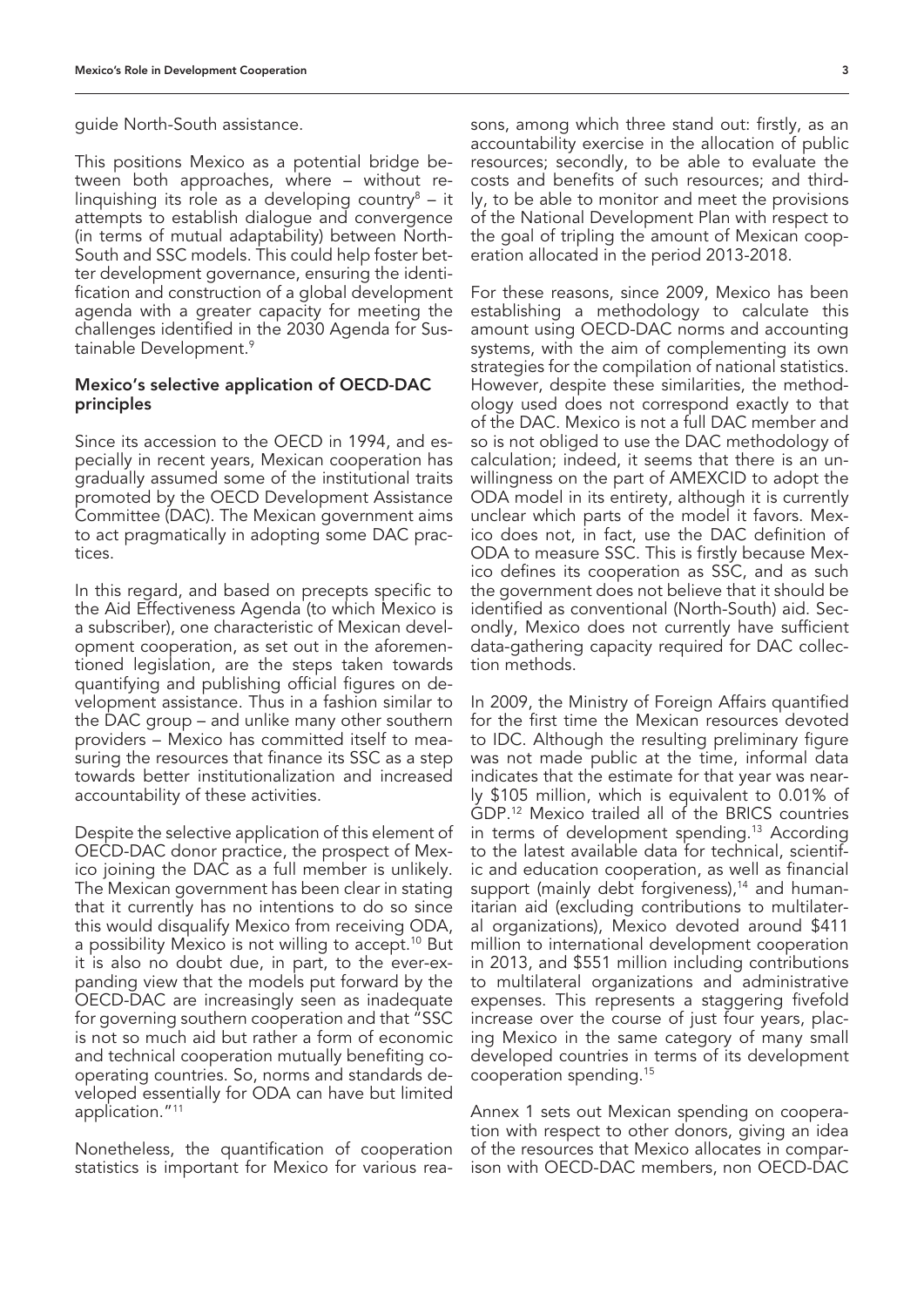donors, and other emerging providers.

#### Mexico as a South-South cooperation provider

The current Mexican government, seeking to make Mexico "an actor with global responsibility", notes that "foreign policy will rely on IDC as an expression of solidarity and, at the same time, a means of promoting the welfare and prosperity of our country and the international community."16 Like many other southern providers, Mexico's development cooperation is thus explicitly contingent on national interests, but simultaneously sensitive to the determined development needs of partner countries.

In the words of the Executive Director of AMEX-CID, the international cooperation provided by Mexico "is considered a soft power instrument that facilitates and promotes diplomatic relations at a bilateral, regional, and global level."17 In addition to its explicitly political purposes, Mexican cooperation aims to strengthen key development sectors for its partners, especially those in Central America, with which it shares historical, political, economic, and cultural ties that promote such interactions. Indeed, as is the case for many other southern cooperation providers, Mexico's main SSC partners are located in its own regional sphere of Latin America and the Caribbean. In this respect, the Mexican authorities have committed to the best implementation of SSC principles, synthesized horizontally and in terms of mutual responsibility between the parties involved, thus avoiding aid practices that extend asymmetries between partners.<sup>18</sup>

The further institutionalization of Mexican cooperation through the 2011 legislation was a result of the influence of practices characteristic of emerging cooperation partners, in terms of the establishment of norms, objectives, and processes aiming to apply the principles of SSC. On a global level, the establishment of the Millennium Development Goals and the Sustainable Development Goals, together with other strategies (such as the Ibero-American Program for the Strengthening of South-South Cooperation of the Ibero-American General Secretariat)<sup>19</sup> for improved SSC, as well as the Aid Effectiveness Agenda promoted by the OECD, have fostered a determination in Mexico to reform its international cooperation, and more specifically to align it with the canons of SSC. Mexico has therefore embraced both the principles of SSC and also aid effectiveness principles such as those agreed upon in the Paris Aid Effectiveness Declaration of 2005. Indeed, the International

Development Cooperation Program 2014-2018 states that "Mexico considers that the principles for a more effective cooperation… have contributed favorably to the international effort to improve the quality of cooperation conditions and therefore its impact in international development."20

Despite this vision, Mexican cooperation continues to show significant inertia and indeed could be seen to share another characteristic of other emerging development actors' cooperation practices in its institutional weaknesses. For example, annual IDC reports prioritize the diffusion of quantitative data (number of projects and programmes), without delving into a comprehensive evaluation of the developmental impact of these projects and programmes.21 Moreover, Mexico's development architecture is fragmented and somewhat weak institutionally, a common trait amongst other emerging development partners.<sup>22</sup>

#### Mexico as a North-South bridge

In recent years, Mexico has dedicated itself to strengthening dialogue and partnerships between North and South in the area of development, based on its experience as both provider and recipient, its particular geographical situation between North and Latin America, its institutional IDC capacity, and its growing involvement in global affairs.

Mexico has attempted to bridge the two main traditions of development cooperation (North-South and South-South respectively), and in this manner forge a more cohesive global structure capable of meeting both the old and new challenges faced by humanity, particularly in light of the 2030 Agenda for Sustainable Development.

The key premises that sustain this position rest on the following statements, as expressed by the Mexican government:

- The presumed distance and incompatibility between the cooperation provided by developed and developing countries constitutes a false dichotomy, given that both can be complementary, provided that there is dialogue and co-responsibility between the partners involved.
- SSC is absolutely compatible with the DAC principles of the effectiveness of cooperation, which is implemented by means of institutional strengthening.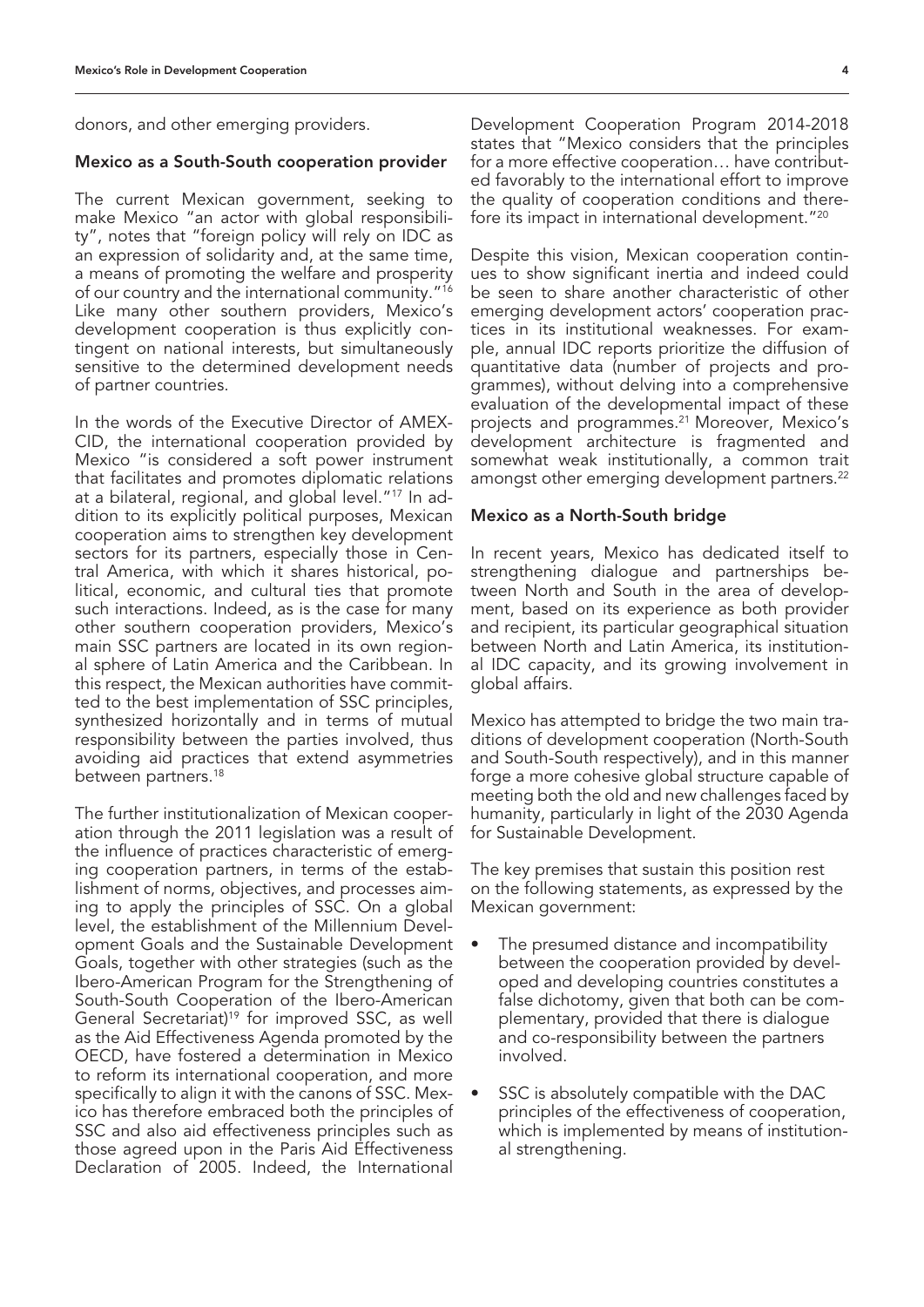• The management of aid from traditional donors can be adapted to cooperation management from SSC partner countries.<sup>23</sup>

With the objective of making progress in delivering upon these statements, and capitalizing on its unique traits in the area of development cooperation, Mexico sees itself taking on the role of a "bridge country" between North-South and South-South cooperation.24

Such a position has been made evident through different forums and platforms. Among the more important, as already mentioned, is Mexico's role in the OECD as a DAC observer. It uses its position as an observer to raise awareness within this committee about the need to involve southern cooperation partners in discussions around the agenda on the effectiveness of aid and other related issues.<sup>25</sup> In this way, Mexico seeks to promote an ever increasing receptivity and adaptability between both the "northern" and "southern" approaches to development cooperation.

In the words of the former Mexican Ambassador to the OECD and the Mexican Representative at the DAC, a tangible result of this approach was the OECD declaration entitled 'Welcoming new partnerships in international development'.26 Through the content of this document, the OECD recognizes the growing role of emerging countries as cooperation providers, without denying their role as beneficiaries. The document closely reflects the Mexican position on this matter.<sup>27</sup>

Mexico has also contributed to the process of reformulating the DAC external relations strategy in order to recognize non-member donors, such as Mexico, which are, simultaneously, both ODA recipients and SSC providers. With regard to this document, one significant advance is its recognition of the strengths and unique characteristics of emerging countries as both providers and recipients. It also recognizes the commitment of emerging providers to resolving their own internal challenges in terms of development, and their long histories of involvement in SSC. The document proposes closer ties and increased dialogue between North-South cooperation and SSC, noting that triangular cooperation is a particularly useful strategy in this regard.

Another exercise that by some measure was able to facilitate this "bridging" was the framework for dialogue that was opened up between the then Group of Eight (G8) and the leading five emerging economies at the time (G5 - Brazil, China, In-

dia, Mexico, and South Africa). Mexico played a key role, coordinating and reconciling positions in a framework of equity between both groups, which resulted in the Heiligendamm-L'Aquila Dialogue Process (2007-2009), a political consultation mechanism between the G8 and G5 to improve development governance.<sup>28</sup>

Furthermore, during the negotiations of the Fourth High Level Forum on Aid Effectiveness that took place in Busan in 2011, Mexico helped to secure Brazil's commitment to join the Global Partnership for Effective Development Co-operation (through which it also secured commitments, with reservations, from India and even China). According to a government official, that Mexico was also able to ensure the success of the talks – the celebration of the North-South political dialogue and Brazil's commitment to join the process – bears witness to the role that it played in achieving a sense of partnership between the relevant actors from the South in terms of the development agenda.<sup>29</sup>

Further to its desire to serve as a link between the two hemispheres, in April 2014 Mexico hosted the first High-Level Meeting of the Global Partnership for Effective Development Cooperation. The meeting sought to find points of convergence between the distinct actors in development cooperation, with a view to establishing point-by-point commitments in the area of effective aid and development and, through this, making advances toward improved governance of such activities. The absence of important emerging donors such as Brazil, India, and South Africa, among other factors, demonstrated the continuing complexity of establishing channels of communication, not to mention concrete commitments, in terms of identifying shared but differentiated responsibilities between northern and southern actors in the sphere of development.<sup>30</sup>

## *The role of the United Nations*

Considering the complexity involved in making adequate links between North-South and South-South cooperation, the UN has an important role to play in supporting Mexico in this objective. As a multilateral organization of global scope, it has a particular legitimacy that other entities lack, in promoting forums for political dialogue on those aspects that interest, and divide, its members. The UN certainly seems to be better positioned than others, such as the OECD (undermined by a selective membership and therefore not representative of the interests of various countries, especially southern ones), to facilitate the development of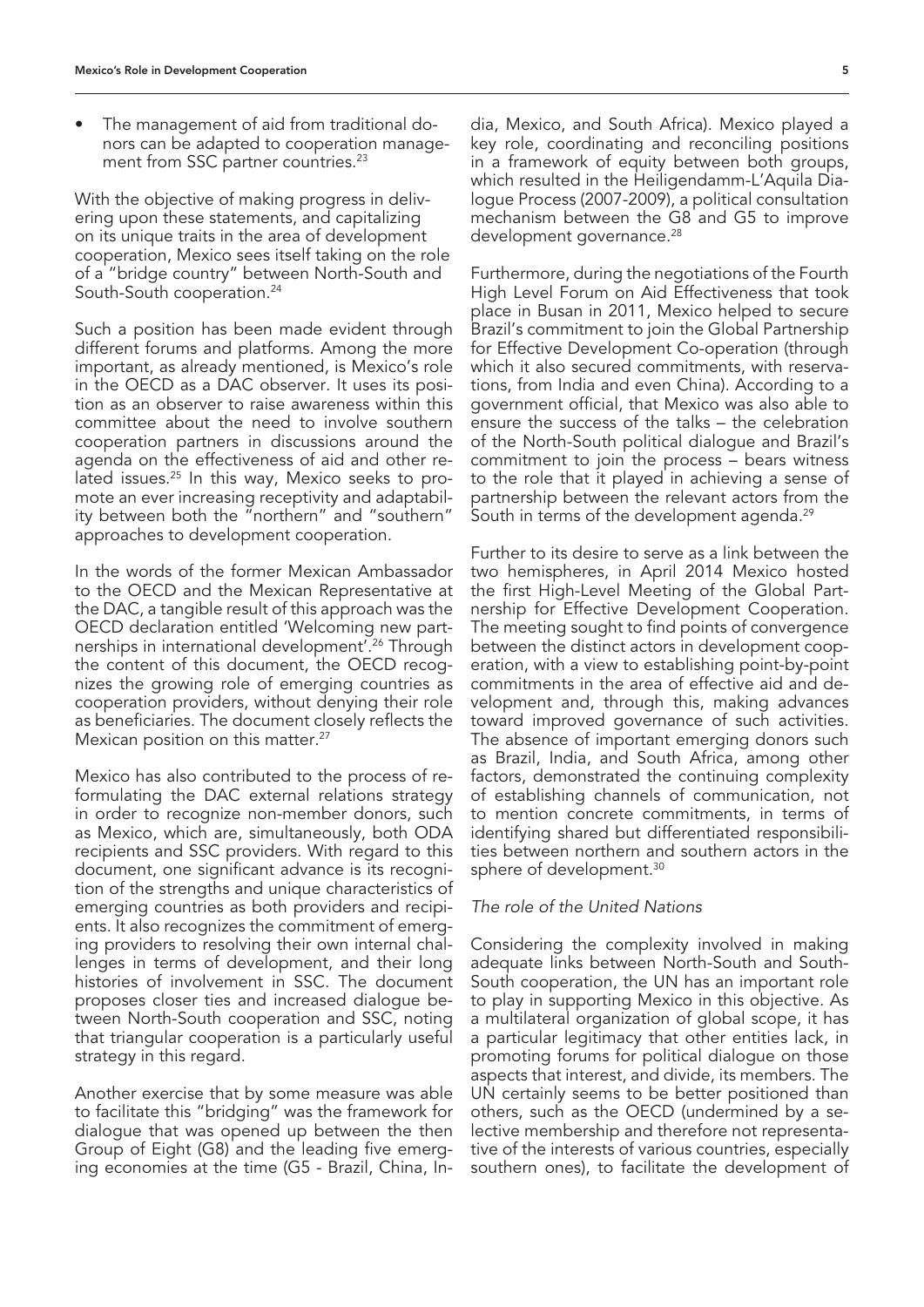strategies for better global development governance.

The UN can support Mexico as a facilitator of improved North-South political dialogue on development issues through three main pathways:

- 1. By promoting the institutionalization of Mexican SSC;
- 2. By enhancing dialogue between Mexico and other SSC providers; and
- 3. By encouraging the establishment of a permanent and institutionalized political dialogue among the actors in North-South cooperation and emerging actors.

#### *Promoting the institutionalization of Mexican SSC*

The 2014-2019 United Nations Development Assistance Framework for Mexico establishes the basis for the joint work of the UN and the government, proposing in Area VI (which is entitled Global Partnership for Development) the goal that "the Mexican Government will have strengthened its position as an effective regional and global development partner for which it will have consolidated a pertinent international cooperation platform."31

In this regard, the United Nations Development Programme (UNDP) already has a history of supporting Mexican SSC. The 2011 Collaboration Framework Agreement between the Government of Mexico and UNDP, and the AMEXCID-UNDP Cooperation Programme, both include support for systematizing Mexico's good practice on SSC.

Mexico and the UNDP have together designed four strategies to promote, facilitate, catalyze and improve its SSC practices: supporting SSC schemes; facilitating networks; systematizing best practice; and supporting the institutional and operational development of SSC.32

## *Enhancing dialogue between Mexico and other SSC providers*

Given that the UNDP has signed similar agreements with six other emerging economies (Brazil, China, India, Indonesia, South Africa, and Turkey), there are many opportunities for fluid and constant dialogue between AMEXCID and the development cooperation agencies in other countries supported by UNDP. This could help to establish common positions on better SSC governance in order to provide emerging countries with the chance to improve their national strategies for cooperation. They would be aware of practices, both good and bad, of other emerging countries, and thus be able to contribute with greater impact to the improvement of the rules that shape SSC and development cooperation more widely. This could be achieved by bringing these countries together on a regular basis, perhaps with the support of UN agencies such as UNDP, and establishing a permanent political and technical dialogue on this matter.

*Encouraging the establishment of a permanent and institutionalized political dialogue among the actors of North-South cooperation and emerging cooperation actors*

The UN could continue to support Mexico's efforts to establish innovative mechanisms for collaboration and partnership between various models of North-South aid and SSC, with the aim being to improve the governance of both international development and SSC in order to strengthen the current development agenda (guided by the Global Goals). In particular, in addition to fostering and promoting SSC through the Office for South-South Cooperation, the UN could play a more active role in supporting initiatives such as those advocated by Mexico: the creation of permanent knowledge-sharing platforms for political and technical dialogue between North-South and South-South cooperation. This could be approached in concrete terms through such instruments as the Core Group of South Cooperation Partners, run by the United Nations Department for Economic and Social Affairs, as established in the framework of the "Delhi Process."33

Through such mechanisms, the UN could encourage a new and more constructive relationship between different models of development cooperation. In this sense, in the words of a high-ranking AMEXCID Official, "Mexico will commit itself to work with the United Nations in the establishment of institutionalized dialogue and partnerships between both modes of collaboration, particularly in anticipation of the Post-2015 Agenda."34

### Conclusion

Emerging countries have an increasing influence and impact on the global stage in multiple ways. One reflection of this is that, through their cooperation activities, emerging donors have been able to transform the traditional framework of development cooperation, which has often been conceptualized in terms of a relationship between Northern provider and Southern beneficiary. The implication is that North-South and South-South cooperation must find points of convergence, in order to form a coherent and effective development agenda. In light of the discussions around the Global Goals and the 2030 agenda for Sustainable Development, now more than ever it is essential that these different actors open up dialogue, and develop the means to coordinate their activities.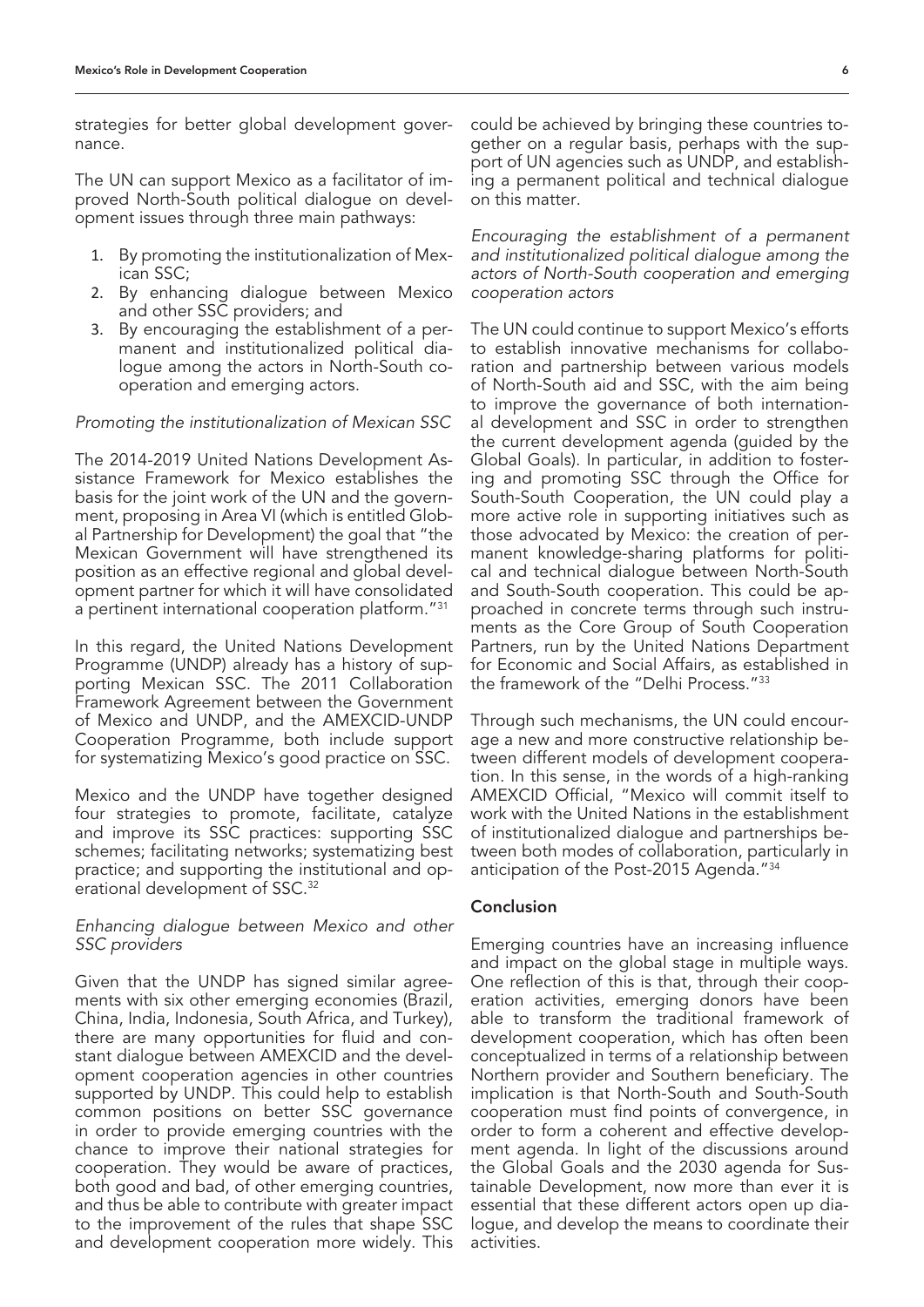In this sense Mexico, as both a North American and Latin American country, makes use of its unique place in the development framework, having the potential to serve as a bridge between North and South. This could involve fostering channels of dialogue between both hemispheres in the area of development where, through shared and differentiated responsibilities, the North and South find themselves linked in a more balanced way. Mexico is already showing its engagement on the international stage in development issues,

through its stated desire to "contribute to global prosperity, either through bilateral or multilateral international cooperation activities."35 The UN has a role to play in facilitating this engagement and contributing to the generation of spaces for dialogue, and an institutionalized interaction between different actors and frameworks of cooperation. In this way, syngergies can be fostered, and without losing their respective identities, countries can agree on concrete commitments and actions to build a more solid agenda for development.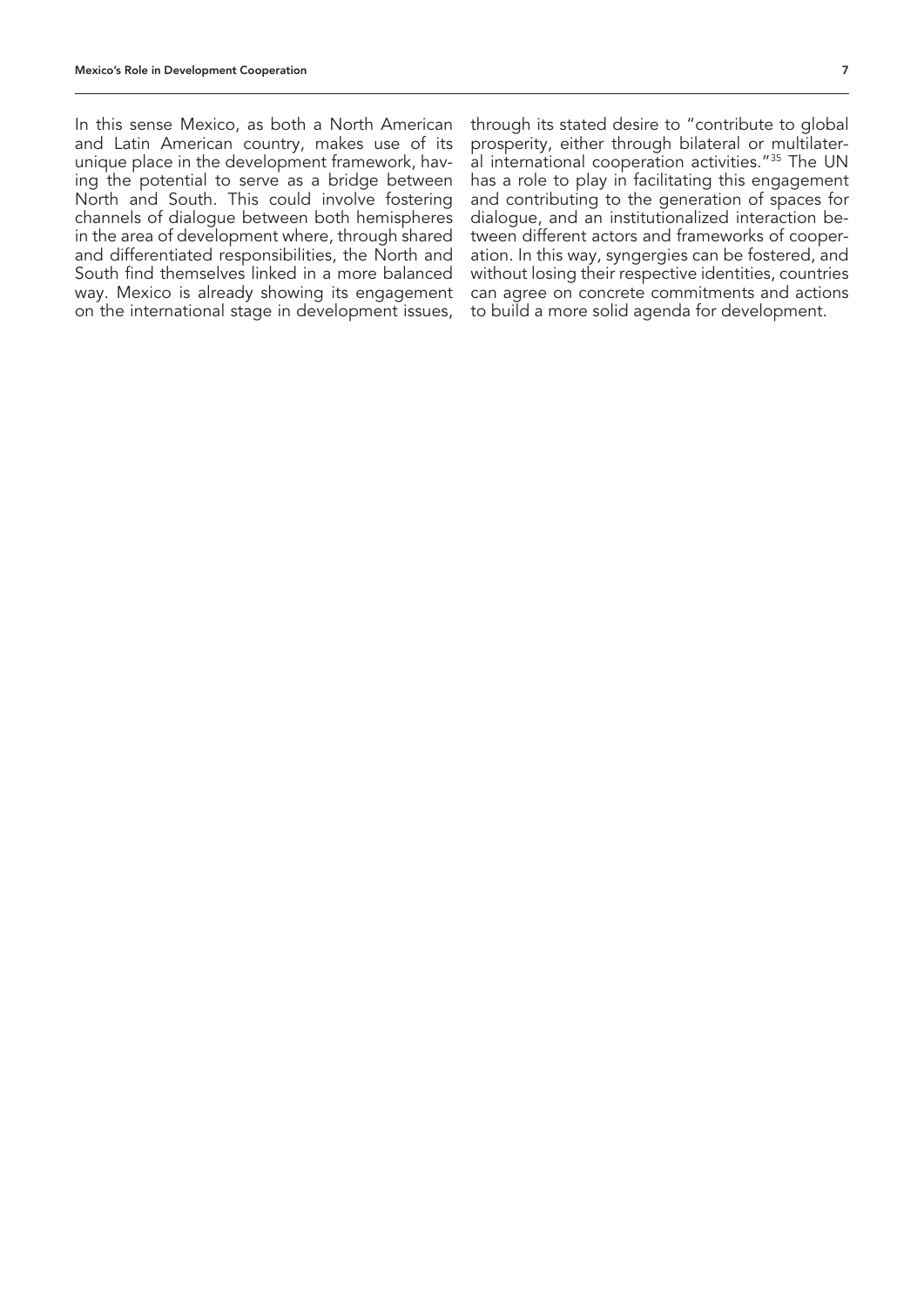Annex 1

ODA of a selection of OECD-DAC members and non-DAC reporting countries, in addition to estimates of development cooperation flows of emerging providers that do not report to the DAC, 2013 (gross USD millions, current prices ) 36

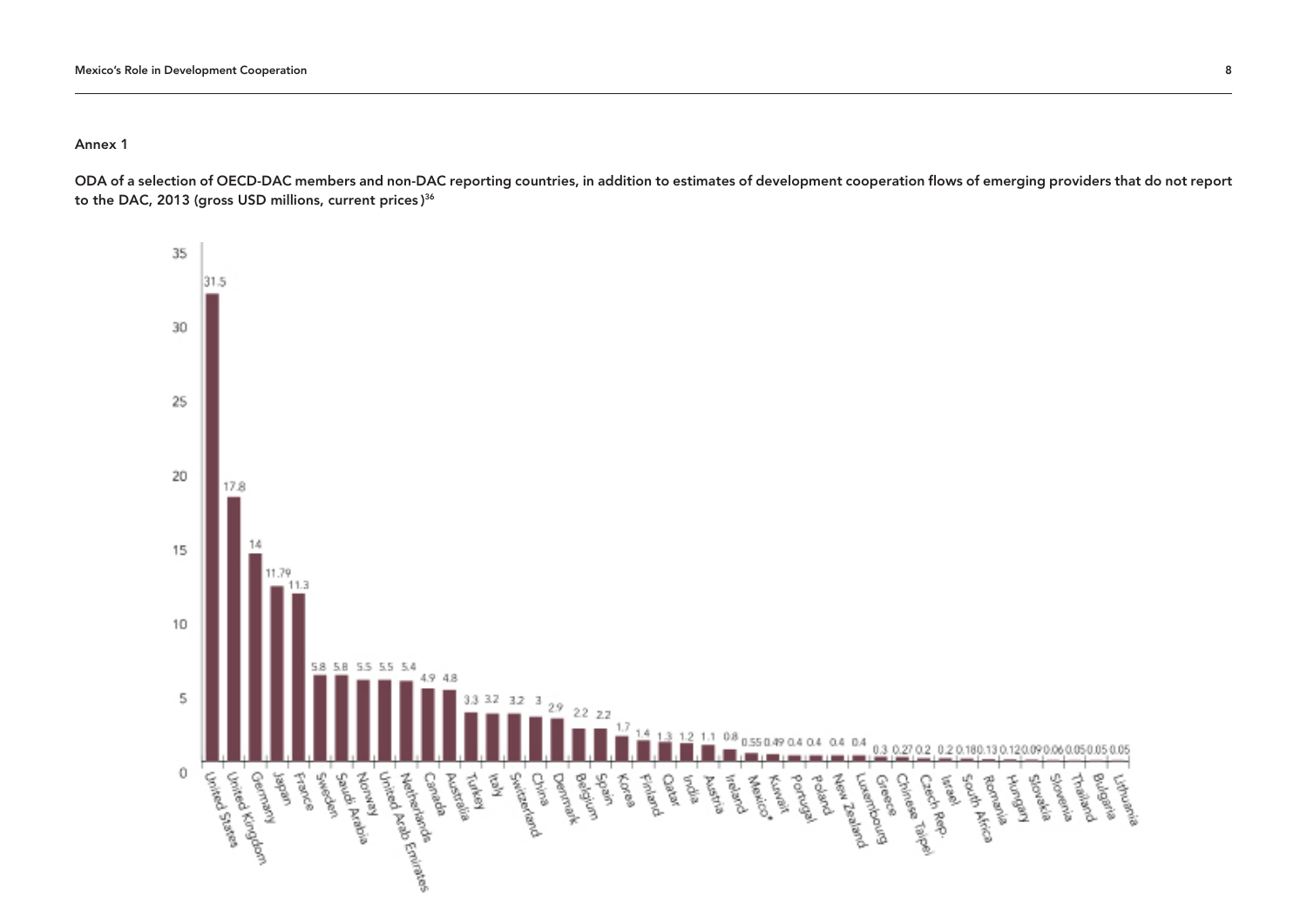#### Endnotes

- 1 Below Haiti (US \$1,171 million dollars), Brazil (US \$1,150 million dollars), Colombia (US \$852 million dollars) and Bolivia (US \$699 million dollars). OECD-DAC (2015) "Receipts for Mexico" (OECD: Paris), available at https://public.tableau.com/views/AidAtAGlance\_Recipients/ Recipients?:embed=n&:showTabs=y&:display\_count=no?&:showVizHome=no#1
- 2 Whilst contributions are essentially membership (and, thus, compulsory) fees, Mexico frequently uses this to highlight its contributions, for soft power purposes. Secretaría de Relaciones Exteriores (2015) "Presencia histórica de México en la ONU" (SER: Mexico).
- 3 Juan Pablo Prado Lallande (2011) "La gobernabilidad de la cooperación internacional para el desarrollo de México", *Revista Española de Desarrollo y Cooperación*, no. 29, Madrid, pp. 53-66.
- 4 AMEXCID (2011) "Sistema Mexicano de Cooperación Internacional para el Desarrollo" (AMEXCID: Mexico).
- $^5$  Venezuela proclaimed its International Cooperation Law in 1958 and, according to the Ibero-American Program for the Strengthening of South-South Cooperation (PIFCSS), aside from Mexico Ecuador, Brazil, Chile and Peru also have national IDC systems. PIFCSS (2014) "Diagnóstico de los marcos normativos e institucionales para la gestión de la Cooperación Sur-Sur en los países de Iberoamérica", Documento de Trabajo, No. 6, p. 16. However, none of these countries have a structure like Mexico's, featuring the five pillars discussed. That is to say, a system based on binding legislation that establishes a coordinating institution, together with other mechanisms for programming, registration, and publicity, and a permanent fund for such activities, which through the synergy and inter-relationships among them attempt to comprehensively strengthen IDC in Mexico.
- <sup>6</sup> See for example Ernesto Soria Morales (2003) *La cooperación internacional para el desarrollo y la política Mexicana en la materia (Universidad* Nacional Autónoma de México: México); Cruz Neydi (2008) "México y la cooperación internacional para el desarrollo del siglo XXI", *Cuadernos de Posgrado*, Instituto Mora, no. 2, México, pp. 101-119.
- 7 For example, although Mexico is a signatory of the Paris Declaration, this country has not been subject to external evaluations of the effectiveness of its SSC. Nor does it use to the five principles of the Paris Declaration in order to evaluate the processes and results of its development programmes and projects.
- $^{\rm 8}$  Mexico has been very clear that it does not intend to participate in the DAC as a full member, and instead seeks to maintain its status as an observer.
- 9 Gobierno de la República (2013) Plan Nacional de Desarrollo 2013-2018, México, p. 99. Particularly stated in sections 2.1.7: "Contribute Help to define the Post 2015 Development Agenda of the United Nations"; 5.1.6: "Strengthen the role of Mexico as a responsible, active and engaged actor in the multilateral arena, driving priority strategic issues of global and benefit consistent with the national interest"; and 5.1.7: "To promote a vigorous policy of international cooperation that contributes both to the development of Mexico and the development and stability of other countries, as an essential element of Mexico's role as a responsible global actor". The Foreign Affairs Sectorial Program also refers to this matter: "In a broader context Mexico will have a growing interest in contributing to global prosperity, either through its bilateral and multilateral activity, or international cooperation". Secretaría de Relaciones Exteriores (2013) "Programa Sectorial de Relaciones Exteriores 2013-2018", Mexico, p. 22. Finally, in its first article, the IDC Law refers to the many topics covered by Mexican cooperation which together contribute to a better global governance in the field of development.
- 10 Gerardo Bracho and Agustín García-López (2011) "México y el CAD de la OCDE: una relación en construcción", *Revista Española de Desarrollo y Cooperación*, No. 28, Madrid, p. 78.
- 11 Francisco Simplicio (2011) "South-South Development Cooperation : A Contemporary Perspective", in Renu Modi (2011) *South-South Cooperation: Africa on the Centre Stage* (Palgrave Macmillan: London), p. 27.
- 12 Internal Document, DGCTC-URECI-SRE (2009), quoted in Juan Pablo Prado Lallande (2013) "La cooperación internacional para el desarrollo en la política exterior del presidente Calderón", *Foro Internacional,* 214-214, LIII, México, p. 825.
- <sup>13</sup> Julie Walz and Vijaya Ramachandran (2011) "Brave New World. A Literature Review of Emerging Donors and the Changing Nature of Foreign Assistance", Center for Global Development, Working Paper 273, Washington DC, p. 7 and information provided by AMEXCID.
- 14 99.1% to Cuba. AMEXCID (2015) "Cooperación Internacional para el Desarrollo otorgada por México en 2013", AMEXCID, México.
- <sup>15</sup> AMEXCID (2015) "Cooperación Internacional para el Desarrollo otorgada por México en 2013" (AMEXCID: México).
- 16 Gobierno de la República (2013) *Plan Nacional de Desarrollo 2013-2018*, México, p. 99.
- 17 Juan Manuel Valle Pereña (2014) "México como actor con responsabilidad global: una renovada política mexicana de cooperación internacional", *Revista Mexicana de Política Exterior*, no. 102, Secretaría de Relaciones Exteriores-Instituto Matías Romero, México, p. 17.
- <sup>18</sup> One of the main mandates to avoid asymmetries between partners in the framework of the practice of SSC is established in the "International Development Cooperation Program 2014-2018", which requires the national government to comply with the principles of mutual responsibility, complementarity and co-financing, noting in this regard that "...at no point will creating dependency be sought with the collaboration offered". Secretaría de Gobernación, Diario Oficial de la Federación (2014) "Programa de Cooperación Internacional para el Desarrollo 2014-2018", México, 30 April.
- 19 María Clara Sanín and Juan Pablo Prado (2011) "Ibero- American Program for the strengthening of South South Cooperation and Report on South South Cooperation in Ibero-America: case study", available at http://www.southsouthcases.info/pdf/lac15\_en.pdf.
- 20 Secretaría de Gobernación (2014) "Programa de Cooperación Internacional", op cit.
- <sup>21</sup> Juan Pablo Prado Lallande (2014) "La cooperación internacional para el desarrollo de México. Un análisis de sus acciones, institucionalización y percepciones", *Revista Mexicana de Ciencias Políticas y Sociales*, Universidad Nacional Autónoma de México, no. 222, México, p. 59.